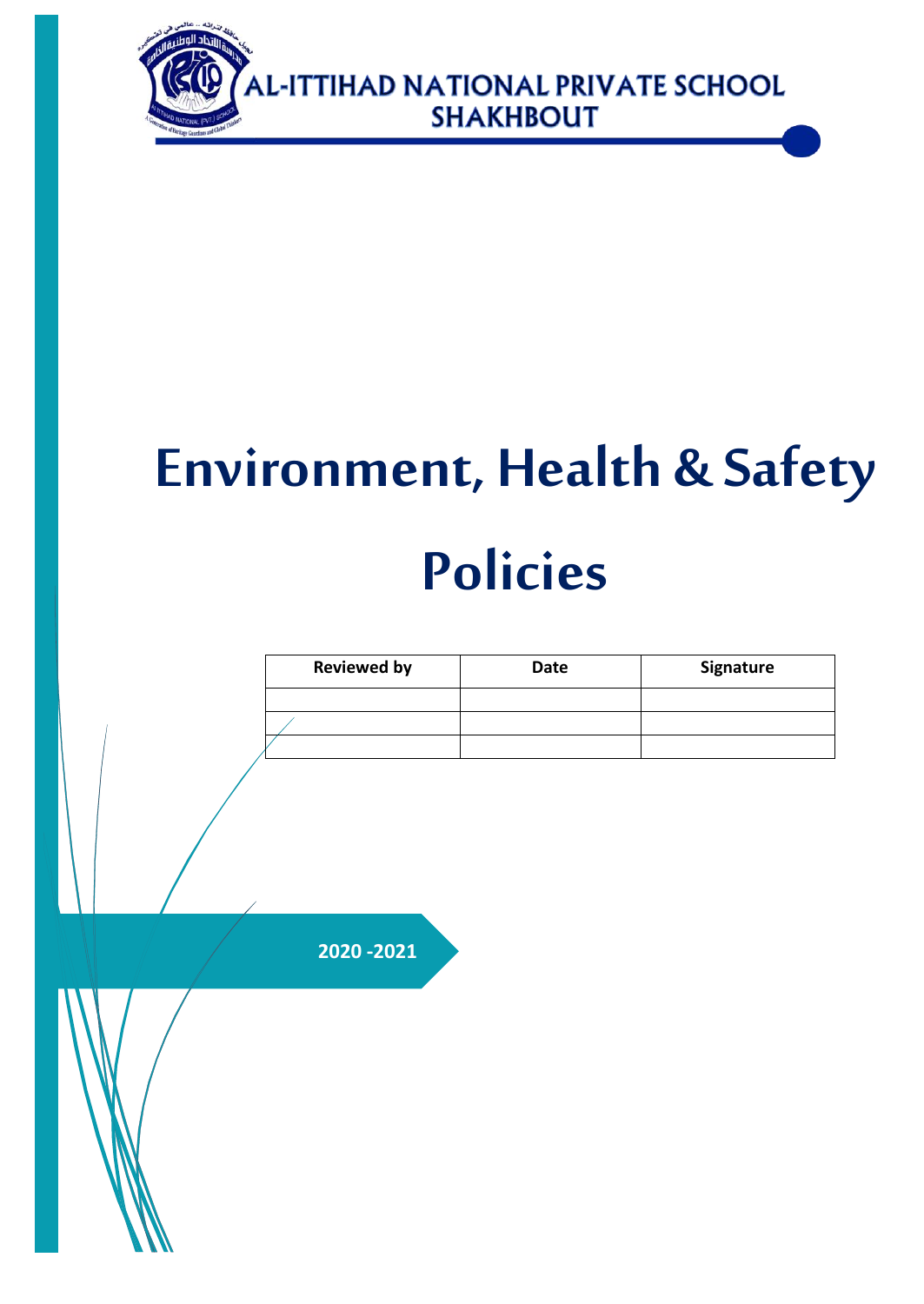**INPSS Mission** We at INPS Shakhbout are committed to the intellectual and personal development of our students by providing programs that inspire and empower them to be active national and global citizens.

**INPSS Vision** To create a generation of heritage guardians and global thinkers.

## **INPSS Core Values**

- $\checkmark$  Honesty
- $\times$  Tolerance
- $\checkmark$  Loyalty
- $\checkmark$  Belonging
- $\checkmark$  Respect
- $\checkmark$  Resilience
- $\checkmark$  Empathy

# **Student Arrival and Dismissal Protocol**

## **Morning Arrival**

INPS campus opens daily at 7:15 am. Students should not arrive on campus prior to school opening.

- Students must maintain appropriate conduct and remain in their designated area until the bell rings for morning assembly at 7:35 am. All students gather for the morning assembly, sing the national anthem, salute the UAE flag, and participate in the morning activities.
- Classes begin at 8:00 am sharp.

## **Late Arrivals**

Students arrivinglatetoschoolmustreport to thereceptionofficetoobtaina permission slip for class. Attendance is taken at least twice during the day. Students with excessive tardiness and/orfrequent early dismissals will be addressed in accordance with the **students' Code of Conduct**.

## **Early Dismissal**

Students who need to leave school before regular dismissal time must have a valid excuse accepted by the school administration and through notification by a parent or legal guardian.

- In case of illness, the department supervisor must be notified by the school nurse before the student leaves school.
- No student will be allowed to leave campus without permission from the department principal or letter from the school clinic.
- Students will not be called from class until the parent/guardian reports to the reception office.
- A"**leavingschoolpremisesslip**"willbegiventotheparent/guardiantobehandedo ut to the security so the student can leave the school.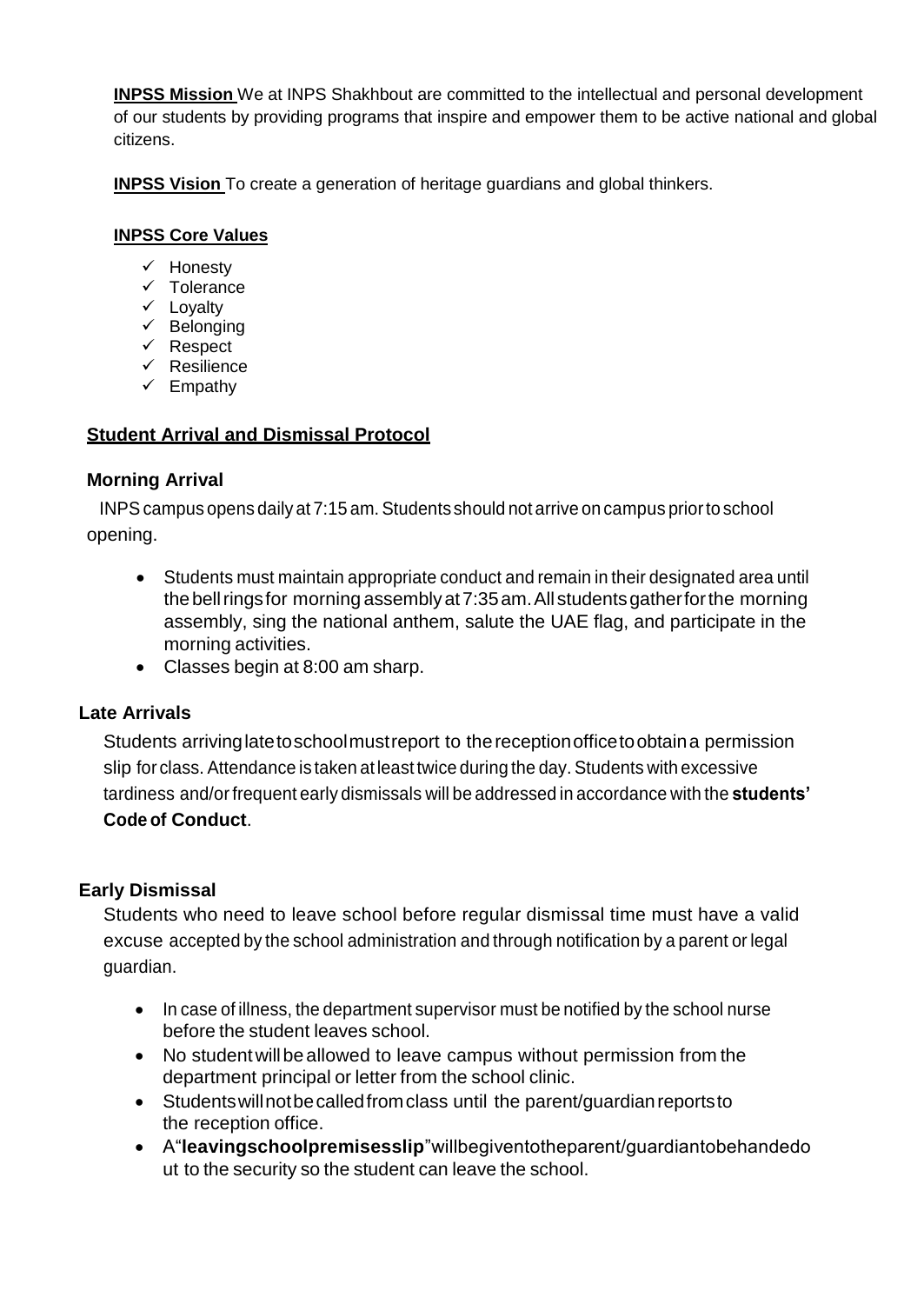## **Afternoon Dismissal: 2:30**

- Kg Department dismissal time is at 1:15 pm. Parents/guardians have till 1:35 to pick up their children from class. After 1:35, all late students will wait in the activity room with a supervisor.
- All students registered in after-school activities should report to the supervisor to send them to the designated areas.
- Busstudentsmustgatherinthe"buslineuparea"tobeaccompaniedbytheassistant to the bus.
- Carstudentsleavefromgateno.5(forGirls&PrimarySections)andgateno.9(for BoysSection).Students are supervised until gate closure at 3:00 pm.
- After3:00 pm, studentsare taken to the reception and registered in **latestudent'slog** by the department supervisor.
- Latestudentswillstayatthereceptionwithasupervisoruntilpickedupbya parent/guardian.

# **School Closings and Delays**

Adverse weather conditions or other emergencies may require the school to close, delay start time, or dismiss students early. In any of the above cases, the school Principal/Vice Principal will make the decision to notify parents via SMS message. ADEK will also be updated with the current school closure/delayinformation.

## **School Gate Protocol**

## **Purpose**:

The school gates are the access areas for entering the school. In INPS we have mainly **8 gates**to serve students from deferent departments, staff, parents /guardians, visitor and school buses, for this reason we set a group of instructions for the security guards, students, staffandvisitors,to control theentranceforthebuilding and to insure safety environment in the school.

## School security role:

- The security staff duties in INPS are for securing the building / people inside, and the school properties 24 hours /7days from intruders.
- Students riding buses to school should enter the building through the Bus gate No. 4 under supervision of security and other assigned staff.
- Car riders should enter the school from the side **gate No. 6** for (primary & Giles) departmentsonly,and**gateno.7**forboysfromgrade5-12allkgstudentsandteachers will enter the school form the **gate no. 5**.
- All the people who would like to enter the school after 7:45 am should pass through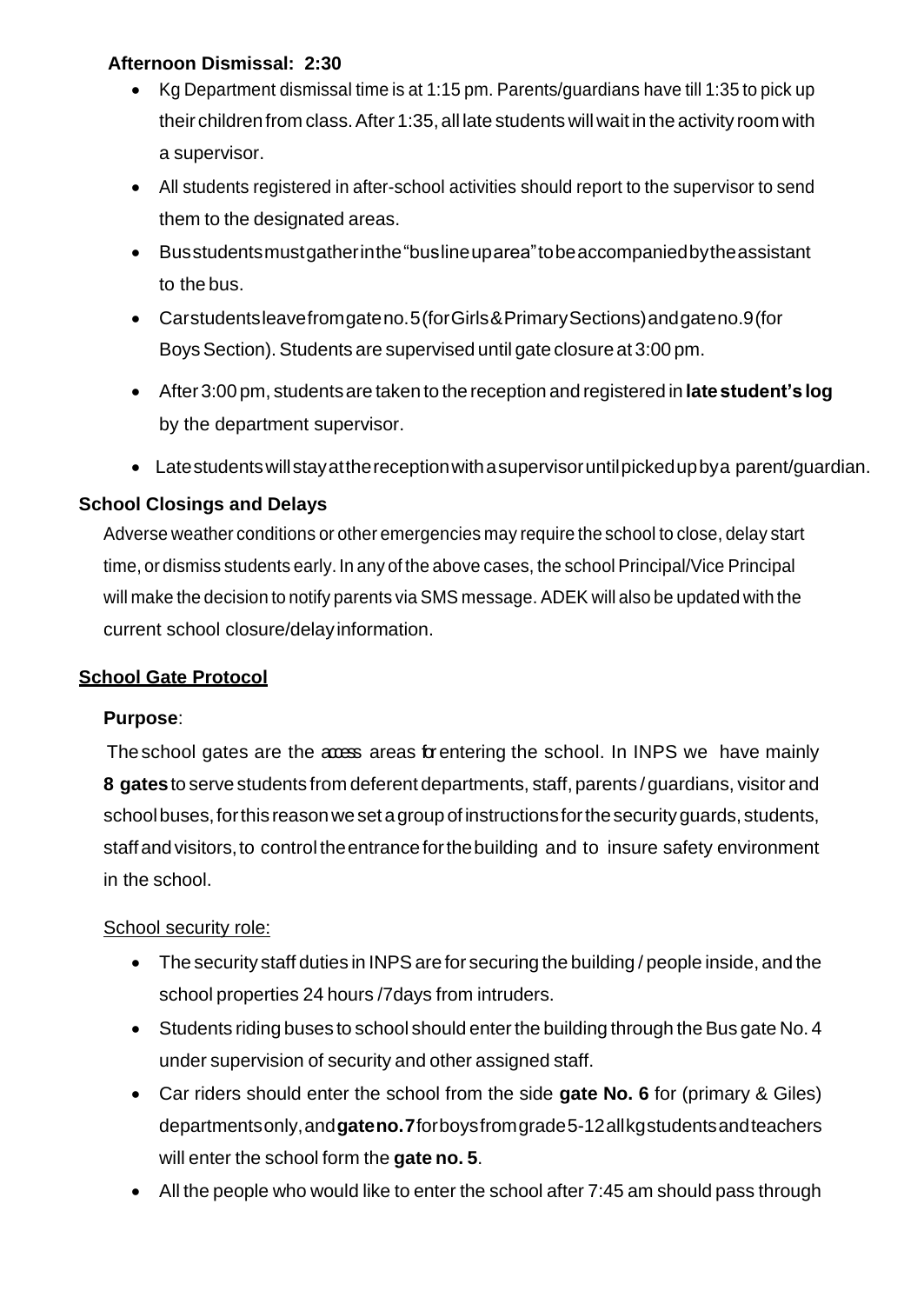the **gateno.1**

- The security will check the visitors' UAE ID card or their labor card saving it with him and provide them with (Visitor Card) to be returned to the security guard when leaving the school premises and get their ID back.
- The school gates are controlled by certain timings determined by the school administration and announced through staff memos, school website and short messages for the parents.
- The security check book/visitor book will be reviewed by the school administrator/ EHS officer.
- Incase of any incidents happened nearthes chool gates the security should inform the schooladministration /EHSofficerimmediately (e.g. caraccidents,fight...etc.).
- The security should have clear reports about visitors after the school hours and the time they wear in and out of the premises.
- The security should know the purpose of the visit after school hours he may not allow the visitor/staff to enter the school if there is no clear reason or approval from the school director.
- Teachers who needs to come to work in holidays/ weekends need to obtain a written approval from the director and inform the security about their location and the time they will leave the school.
- Security should check the school premises periodically examining the safety of the building and the gates.
- All school gates will close totally at 6 pm unless otherinstruction is proceeded to them.
- All school buses should park in the school premises after the 3 $^{\sf rd}$  trip, bus keys are kept with the security.
- In case of incidents/ ascendants happened inside the school premises security should call 999 and inform the school administration / EHS officer or call: 0502411753

# **School Canteen Policy**

Purpose: A healthy school food service that:

- makes it easy for students to choose healthy snacks and meals
- offers a variety of nutritious foods
- promotes foods that are consistent with the *ADFCA*

*The aim of the canteen is to offer a service to the school community by:*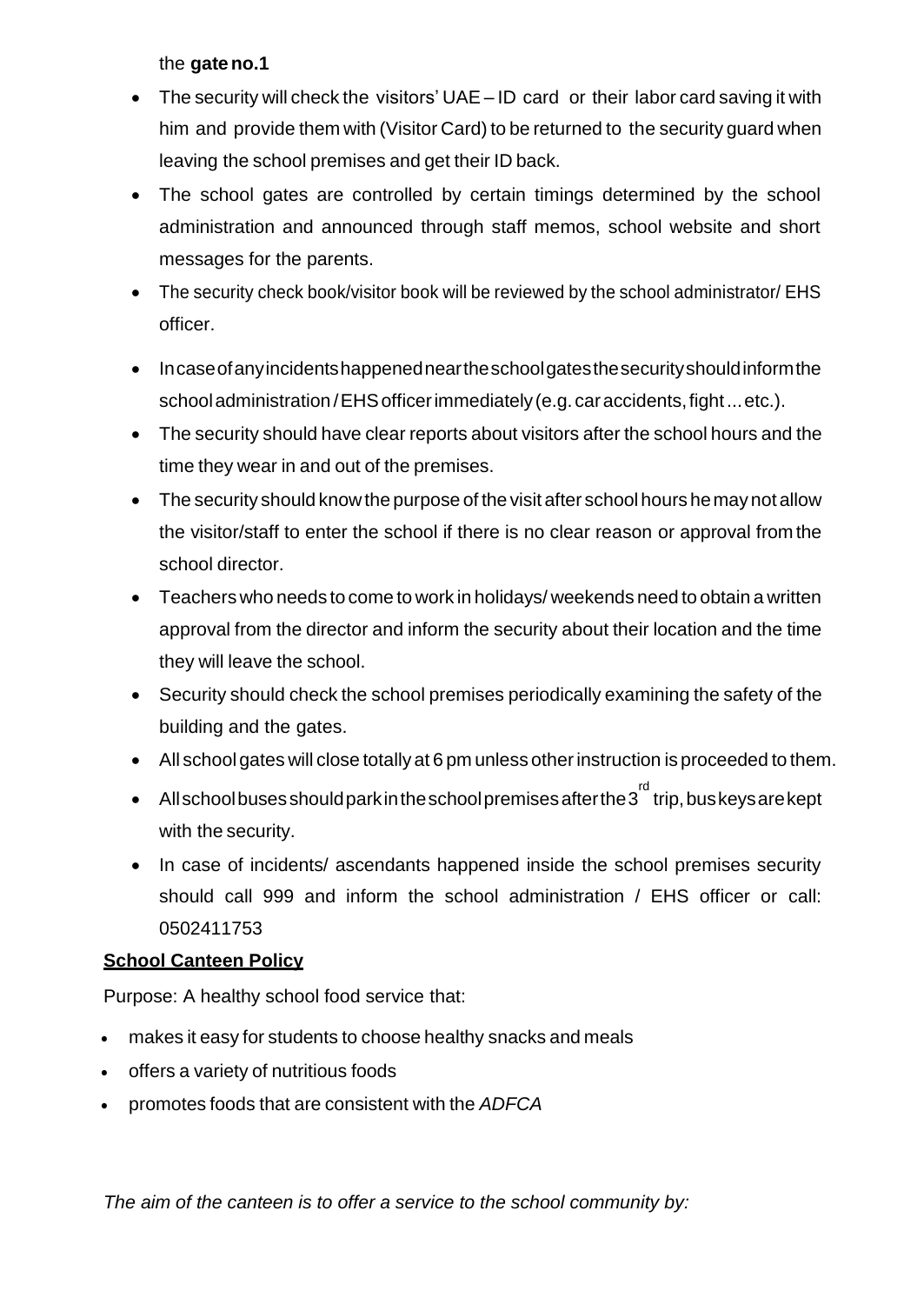- Providing a range of nutritious, hygienically prepared food for school community at a reasonable price.
- The canteen will support and reinforce the school curriculum regarding health and nutrition.
- The canteen should cover its expenditure, and return some income to the school, but the price structure shall be at a level that serves everyone.

# *Food types*

- The canteen will provide food consistent with the current ADFCA ( size ,type , and weight).
- School canteen will offer fresh Fruit, vegetables, and salads.
- Sandwiches will be prepared for the first break.
- Hot snacks and grilled food will be offered in the second break.
- Water, juice, andyogurt.

# *HYGIENE AND SAFETY*

- A. The canteen will comply with the current food hygiene legislation.
- B. The canteen will comply with the current Occupational Health and Safety regulations.
- C. Food Safe standards will be followed in all food preparation, storage and serving of food.
- D. All employees will be required to keep their Food Safe training current and all volunteers will be required to follow the same standard procedures as required under these regulations.
- E. Allnewvolunteerswillbetrainedinsafefood handlingonarrivaland mustfollow the same relevant standard procedures as the staff.
- F. All canteen staff and volunteers are required to wear hair nets, gloves, and aprons which will be provided by the canteen.
- G. All canteen staff and volunteers should wear closed footwear.
- H. TheEHSCommitteeshall provideessential, safeequipmentandprocedures. and ensure it is well maintained, in good repair and used
- I. Correctly. Any structural defects within the canteen should be reported to the EHS officer immediately.
- J. Only foods prepared in a commercial kitchen will be sold through the canteen.
- K. School canteen will be maintained after each break.

# *CANTEEN MANAGEMENT AND OPERATIONS*

- A. All KG students' parents will buy food for their children's buy coupons, food will be served for the KG students in the classroom.
- B. All Gr. 1 12 will buy directly from the canteen, school accountant will be the one who collect the cash from the students (this area under improving and special procedures will be implemented soon)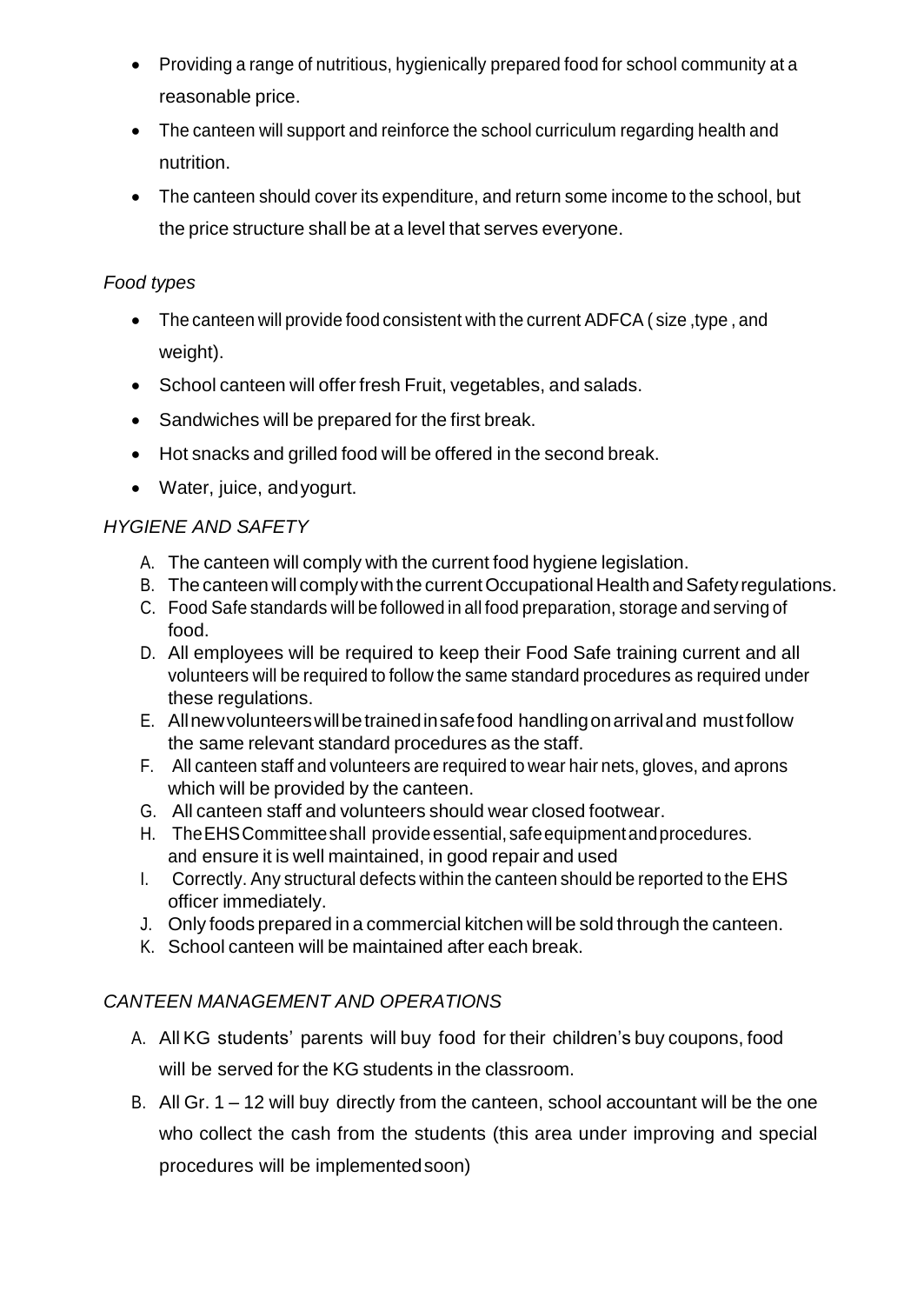## **Purpose**:

- a.Ensuringstudents'safetywhentheyareusing schoolbuses.
- b. Meeting UAE Department of Transport (DoT) requirements.

## **Policy**:

- a. All bus drivers must be licensed.
- b. School buses will only drive on approved routes.
- c. All bus personnel must be aware of their duties.
- d. All drivers and assistants should be licensed from Abu Dhabi DoT department.

## **Procedure:**

- **a.** AllKG– Gr.12bus students (boys&girls) shouldbe supervised by a femalebus assistant.
- **b.** All school busses are equipped with a speed control device and camera
- **c.** Fixed bus routes are pre-identified by the transportation coordinator
- **d.** The time a child is in the school bus should not exceed 75 minutes.
- **e.** Student drop-off points are specified to minimize traffic disruption.
- **f.** Guardians and students should not cross the street upon pick off/drop off.
- **g.** Bus assistants will assist the students in getting on and off the bus.
- **h.** The school bus will wait a maximum of 2 minutes in front of the house for pick-up and drop off before continuing its route.
- **i.** Students under 12 years of age will not be dropped off unless parents/ guardians are present to receivethem
- **j.** Incaseofno parents/ guardians presence atthedrop-offpoint,bus assistant or transportation coordinator will contact the parent for pick up, or the student will be returned to theschool.
- **k.** Students are expectedto:
	- i. Enter the bus from the right side in an orderly and quiet manner.
	- ii. Sit in seats calmly and never leave their seats when the bus is in motion.
	- iii. Buckle up their seat belts at all times.
	- iv. Remain seated and facing front at all times.
	- v. Abide by the request of the bus assistant and follow school bus conduct rules.
	- vi. Avoid eating and drinking in the bus
	- vii. Respect the driver, bus assistant and other students at all times
- **l.** In case of bus accident, the bus driver/bus assistant must inform the transportation coordinator or EHS officer immediately.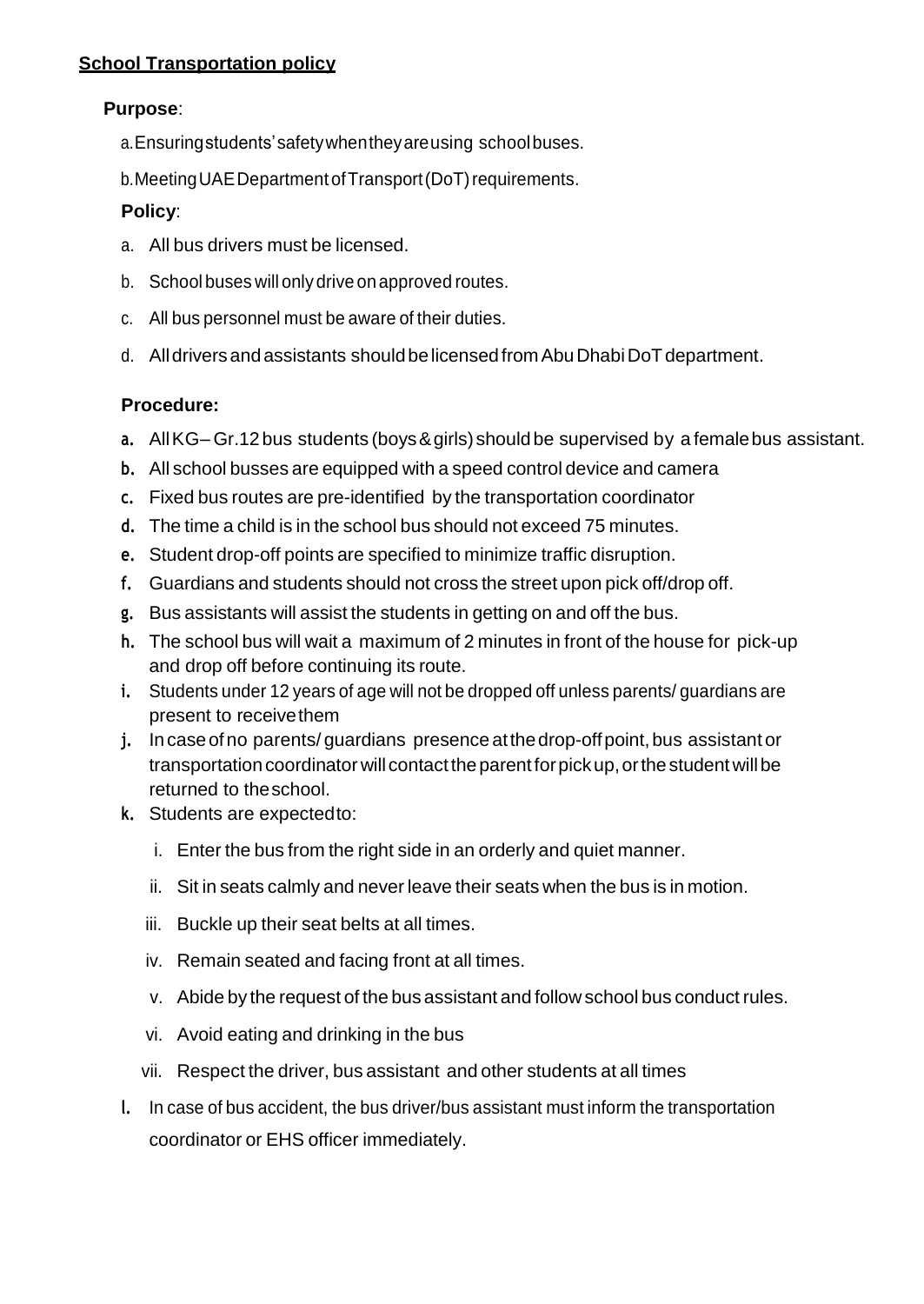# *Field Trip Policy*

The procedures described in this document are intended to protect the safety of students, staff, and volunteers on field trips. All employees with supervision responsibilities during a class trip must be familiar with these procedures and demonstrate commitment to abide by them.

In order for students to participate in field trips, the parent must sign a *Field Trip Permission Form* with all needed information.

Field trips are considered an extension of the INPS classroom with specific learning/ recreational objectives.

# **GUIDELINES FOR FIELD TRIP DRIVERS (under the supervision of our Safety Officer)**

- a. Arrive promptly.
- b. Run a complete safety check on the bus to ensure that it is in a good working condition
- c. Driver and supervisor cell phone numbers should be known byadministration.
- d. Teachers should have a list of students on board, and should run a check before departure from school as well as the trip site.
- e. Lock all bus doors before departure.
- **f.** It is important for all drivers to stay together while traveling. **No one is to travel or arrive ahead of the identifiedlead bus/vehicleifanyisidentifiedas a lead.**
- g. Upon arrival to the destination, students must remain seated until the teacher provides direction.
- h. Arrange for a safe exit (on the curb side or in a protected parking area or driveway).
- i. Avoid carrying ortouching students unless it is absolutely necessary fortheir safety.
- j. Follow the teacher's lead at all times. The teaching staff is ultimately responsibleforthesafetyand behaviorof all studentsparticipatinginthetrip.
- k. Teacher must be contacted in case of any emergency.
- l. Upon return to the school, students must remain seated until given instruction from the teacher.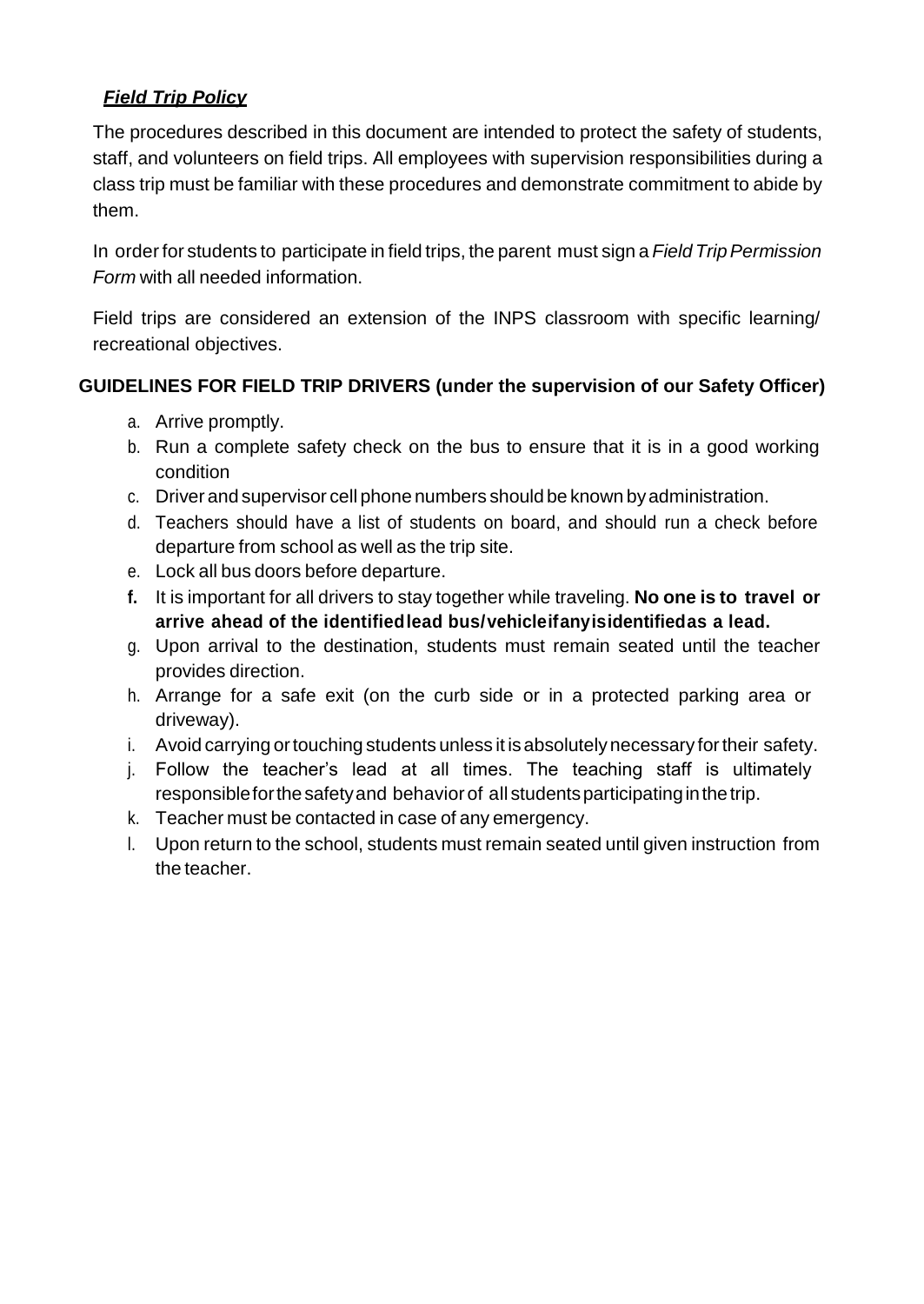# **Under NO CIRCUMSTANCE should:**

- The trip supervisor makes any unplanned stops. In case of the need to stop, administration should becontacted
- The trip supervisor gives any medication to students
- The trip supervisor allows the student to leave with any other than his/her parent or guardian
- The trip supervisor leave's school while any student is NOT yet picked up by their parent/guardian.

# **Policy 64: Health, Safety and Environment CorrespondingtoArticle(69)oftheOrganizing**

## **Regulations DEFINITION(S):**

# For the purposes of this policy, the term **Health, Safety and Environment** refers to the requirement for Schools to ensure that students and staff are kept safe and healthy in School and when out of School in situations for which the School has a responsibility.

# **PURPOSE(S):**

- To safeguard all students and staff, by requiring Schools to have clear policies, based on good and up-to-date practices, to set high standards for health, safety and environment to ensure that students and staff are not exposed to any danger or disease.
- Tosetoutthe Council'sclearlydefined conditions thatallSchools shallmeet the health, safety and environment requirements of the Council and all relevant government entities.
- To build a culture where everyone in Private Schools' operations and activities accepts responsibility and accountability toward protection of the environment and health and safety of all individuals and the community.
- $\bullet$  To ensure that all Schools provide access to high quality School health services to all students through School-based clinics, without any additional cost to students, while complying with allregulations and mandatory requirements set out by the Council and HAAD.

## **POLICY:**

Schools shall develop, implement and maintain an Environment, Health and Safety Management System ("EHSMS") for their operations in full compliance with the "Abu Dhabi EHSMS Regulatory Framework" and the "Education Sector EHSMS Requirements" and any relevant policies set out by the Council and other government entities.

The Principal, Board of Trustees, and the Owners share ultimate accountability when it comes to offering a safe and healthy environment. The School Principal, in consultation with the Board of Trustees and the Owners, shall prepare, implement and regularly review a Health, Safety and Environment Policy which is aligned with the Council's health and safety regulations, policies and requirements. The School policy must also set out the School's commitments and responsibilities and identify the staff specialized in health and safety matters. It must also set out procedures to ensure the following:

- Maintaining a healthy, safe and risk-free environment throughout the School, and all of its external facilities, taking into account aspects of public health, including the areas where students, staff and visitors use for arrival and dismissal.
- Providing a safe, risk-free and healthy environment for students and staff during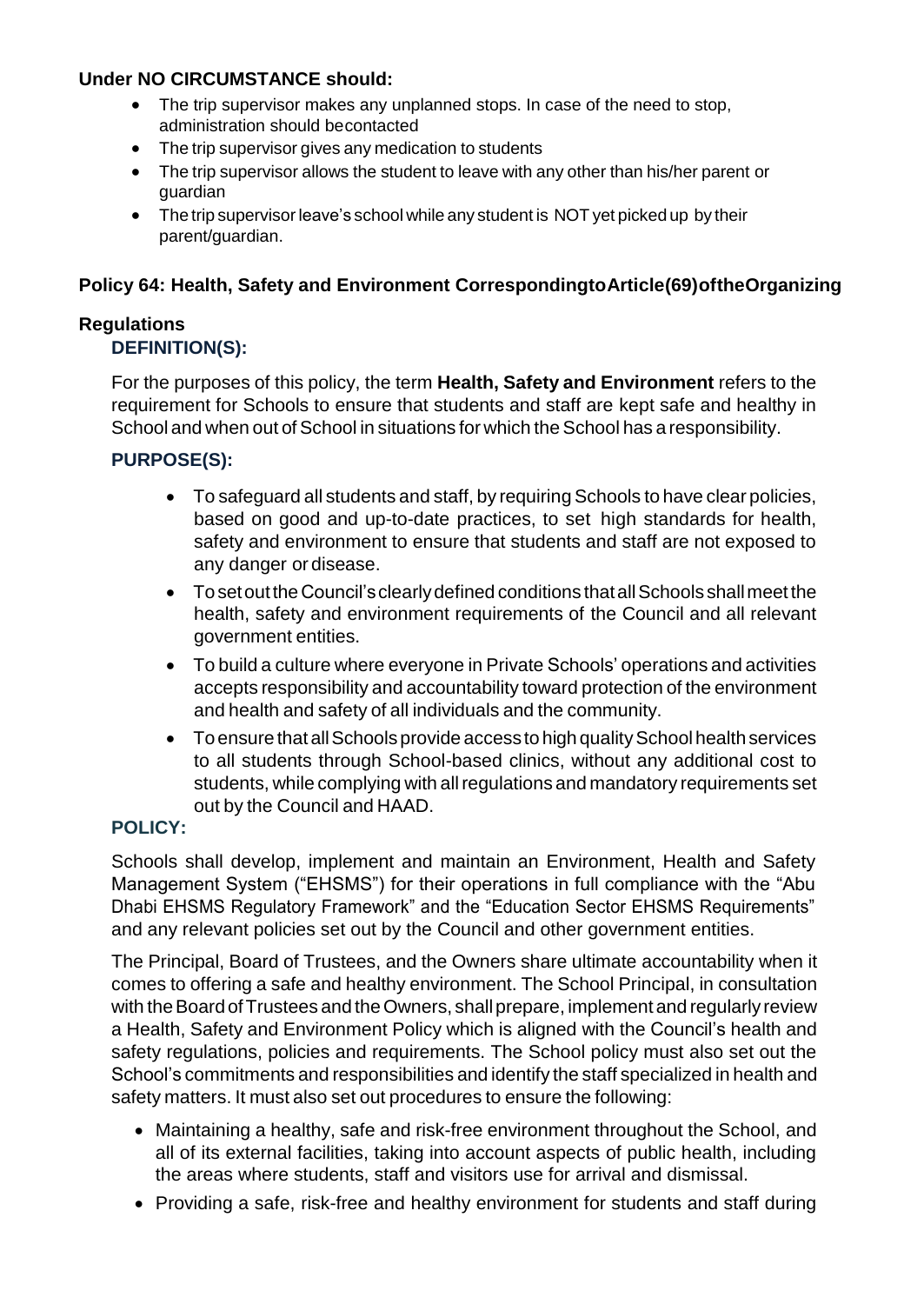extra-curricular activities (excursions and field trips).

- Complying with policies, procedures, programs and special instructions issued by the Council or any other governmental or regulatory entity regarding School buildings, facilities and equipment used, and their conformity with environmental, health and safety specifications contained therein.
- Obtaining the necessary valid licenses and permits from the Council, Department of Municipal Affairs, Civil Defense Directorate, HAAD, Abu Dhabi Food Control Authority and any other concerned governmental entity, and maintaining the related inspection records carried out by these entities and the observations made in their regard.
- Equipping the School with integrated and effective protection systems, fixed and mobile, for fire protection and detection, including fire sensors and detectors, fire extinguishers, water systems, pumps, taps, hoses, nozzles and sprayers to extinguish fires provided that they fully meet the specifications laid down by the Civil Defense Directorate. The School must obtain the necessary valid licenses and maintain inspection records and notifications on these systems.
- Equipping the School with integrated and effective security and access systems, including procedures and records for entering School buildings, surveillance cameras, and the like, when needed. These must be installed so as to cover School campuses, buildings and facilities, and they must be categorized as sensitive sites to ensure the safety and security of students, employees, visitors and contractors.
- Providing a special clinic for regular and emergency medical services within the School buildings. The clinic must be equipped with qualified and licensed staff, such as a School nurse, as well as the resources and equipment needed to work full time during School working hours, and in full compliance with the requirements and standards of HAAD. The School shall obtain the necessary valid licenses and maintain inspection records as required.
- Promoting and integrating health, safety and environmental education within the curriculum and School extra-curricular activities.

The School shall regard the promotion of health and safety education as essential at all times. It shall be the responsibility of every staff memberto ensure that correct health and safety procedures are followed at all times, in accordance with the requirements of the School's Health, Safety and Environment Policy and all other policies and regulations applicableintheEmirate.TheyshallalsoberesponsibleforinformingtheSchool'sPrincipal or his delegated representative and the Council and relevant authorities, within required timeframes, of any health and safety breaches at the School.

# *SECURITY VIDEO SURVEILLANCE CAMERAS (CCTV)*

Schools shall be equipped with integrated and fully functioning access and security systems, including access procedures and logs, security video surveillance cameras and other devices or procedures installed to cover all School buildings and facilities, and classifying these as sensitive locations, to ensure:

- The promotion of a safe learning environment.
- The safety and well-being of students, staff, visitors and contractors while protecting individual privacy at all times.
- The prevention and detection of crime, vandalism, unlawful behavior and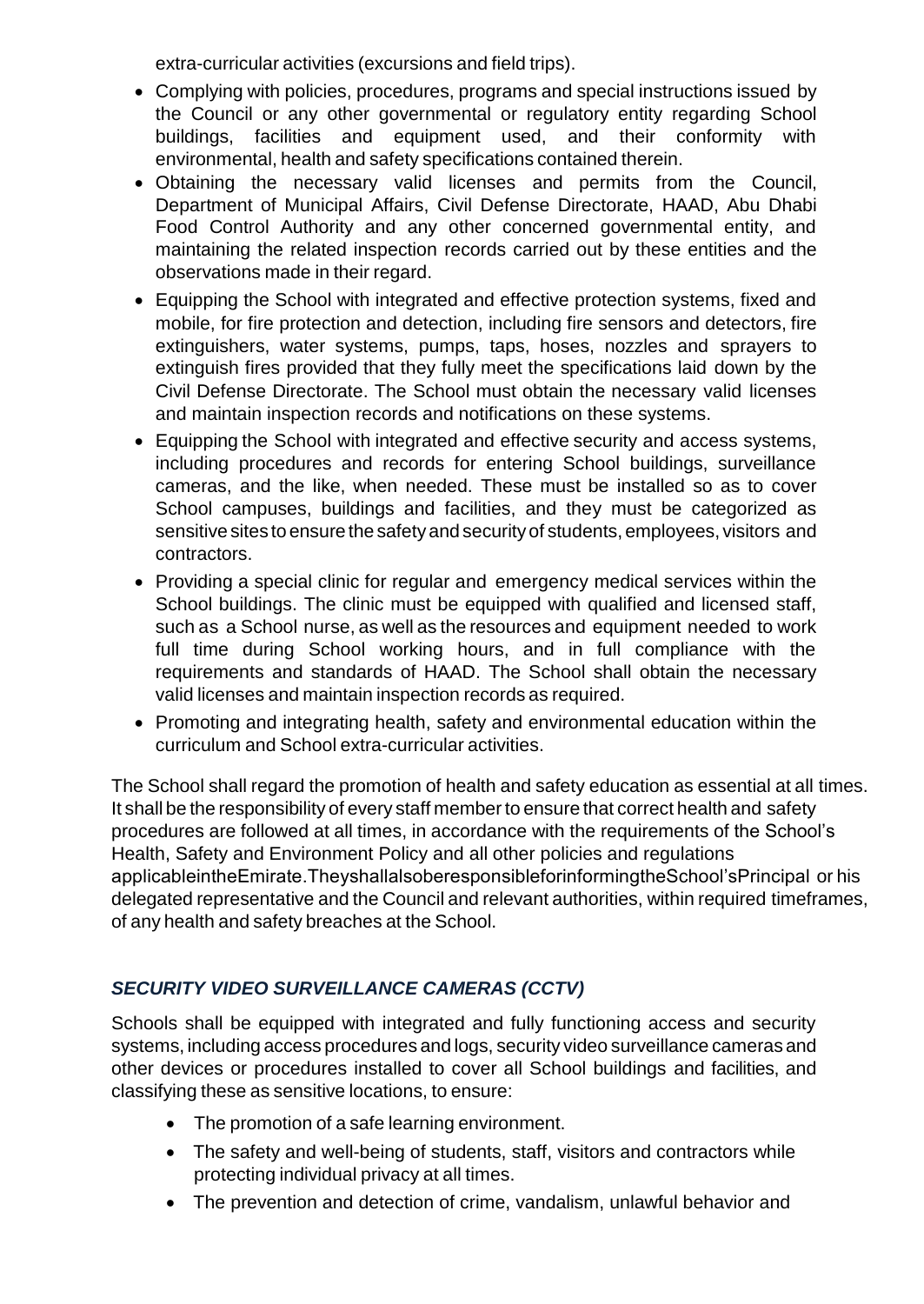inappropriate conduct.

• The protection of School buildings and their assets.

The security video surveillance cameras (CCTV) comprise a number of fixed cameras located within and around the School buildings, which shall provide coverage of the following areas:

- All entrances and exits of School buildings and grounds.
- All walkways and public areas (corridors, stairs, courtyard, sports hall, sports fields, canteen, libraries).
- Student pickup and drop-off areas (private vehicle and bus).
- Security areas and hazardous areas (control room).
- Exterior areas surrounding the School grounds.

The security video surveillance cameras (CCTV) shall not be installed in classrooms, lavatories, changing rooms or any other of area where there is a reasonable expectation of privacy.

CCTV monitors shall be installed in the office of the School Principal or Vice Principal. Other monitors may be installed as needed for access by security guards for the purpose of monitoring the facilities outside of school hours and overnight. Male security guards shall not have access to viewing CCTV footage of female students and female staff during the school day.

Parents/Guardians, School staff and visitors must be informed that security video surveillance cameras are present with signs in the School stating that the School is under camera surveillance.

Schools must install security video surveillance cameras according to the specifications of the Council's "CCTV Guidelines for Private Schools".

# *ACCESS TO CCTV RECORDINGS*

CCTV recordings are considered confidential. The School Principal and Vice Principal are the only School-based staff authorized to view and retrieve CCTV recordings at their School. CCTV recordings of female students and staff shall only be monitored by female School Principals and Vice Principals. All other School-based staff members are strictly prohibited from accessingrecordings.

CCTV records must be retained for a period of 180 days. In the event that an incident captured in a CCTV recording requires clarification beyond the School level, the School Principal or Vice Principal must immediately notify the PSQA Sector, Licensing and Accreditation Division, in order to deal with the incident.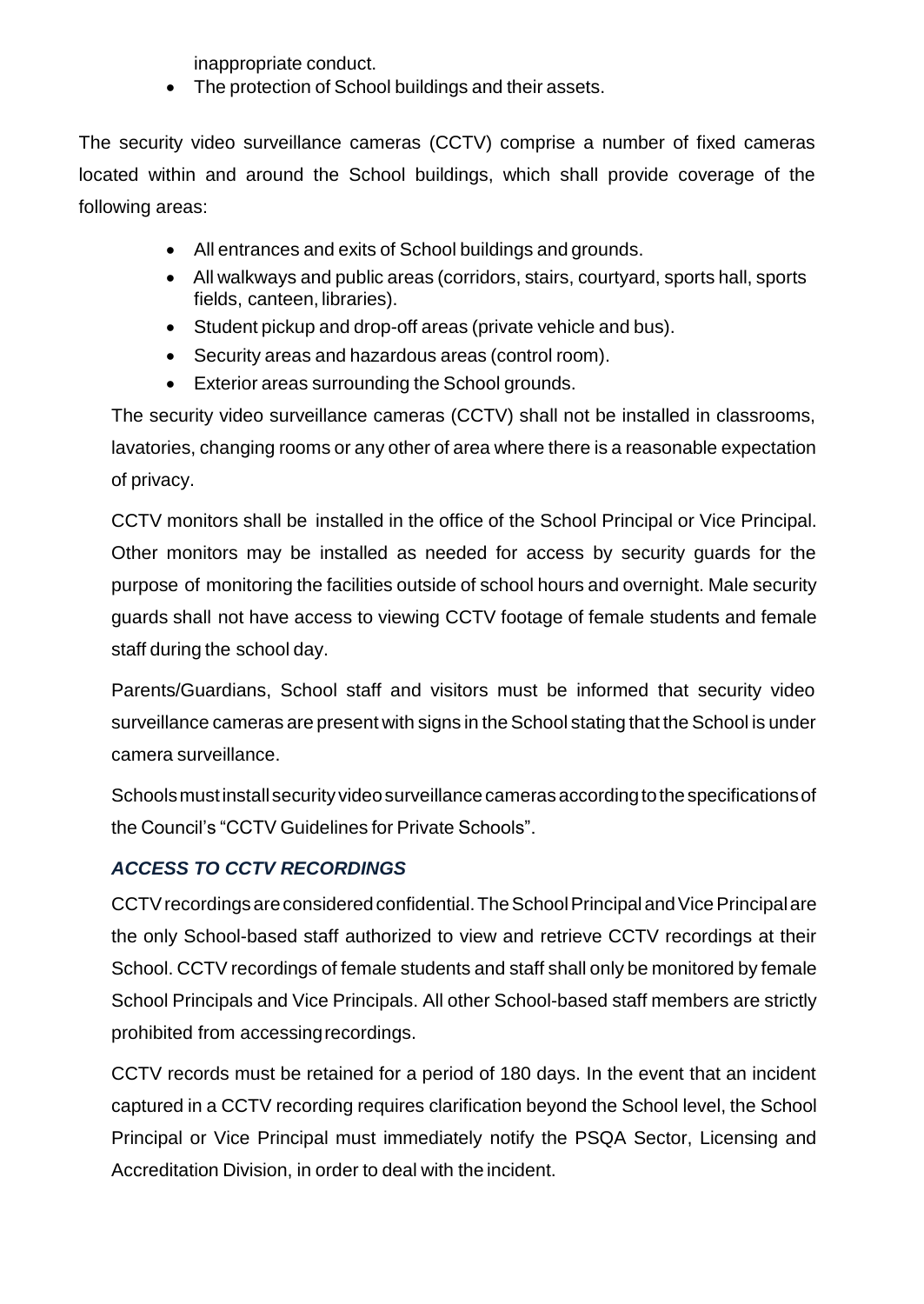No copy of any recordings may be shared with any person or entity unless requested by a judicial order or by prior written approval from PSQA Sector's Executive Director. Copying or distribution of CCTV recordings is strictly prohibited and punishable by law, in compliance with Federal LawNo.(2) of 2006 on the prevention of information technology crimes.

# *SCHOOL CLINICS*

All Schools shall establish School clinics on School premises and adhere to all mandatory requirements set by the Council and HAAD forthe establishment and the management of School clinics and the provision of School-based health services.

The Owners, the Principal and the School nurse are responsible for fully understanding and strictly adhere to all of the Council and HAAD regulations, policies, and standards relating, directly or indirectly, to the establishment and management of School clinics and the mandatory provision of School health services to all School students in their Schools.

All Schools must obtain and maintain a HAAD healthcare facility license for School clinics at all times. A copy of the School clinic's valid HAAD healthcare facility license must be displayedatalltimesintheSchoolclinicalongwithacopyoftheSchoolnurse'svalidHAAD healthcare professional license of the category of registered School nurses, and these may never be removed or tampered with.

All Schools shall employ a full-time School nurse that holds a valid HAAD healthcare professional license for registered School nurses. The School nurse shall be available on School premises on a full-time basis, every school day, including exam days, according to the Council-approved School calendar. School nurses shall comply with professional qualifications requirements setforSchool nurses byHAAD,andmeetthe expectations for their performance criteria.

Principals shall ensure that the School clinic is never used for any purposes other than the provision of School health services. School clinic furniture and equipment shall not be transferred to other Schools, according to the School clinic requirements set by HAAD.

School clinics shall be designed to maintain the segregation between male and female students at all times. It is mandatory for all Schools to appoint a female School nurse in allfemale student Schools and a male School nurse in all-male student Schools. In coeducation School environments:

- A female School nurse shall attend to all male and female students in kindergarten (KG1 and KG2) or in Cycle 1 (from Grade 1 to Grade 5 (Year 6)).
- AfemaleSchoolnurseshallonlyattendtofemalestudents,inGrade6(Year7) to Grade 12 (Year 13).
- AfemaleormaleSchoolnursemayattendtomalestudents inGrade6(Year7) to Grade 12 (Year 13).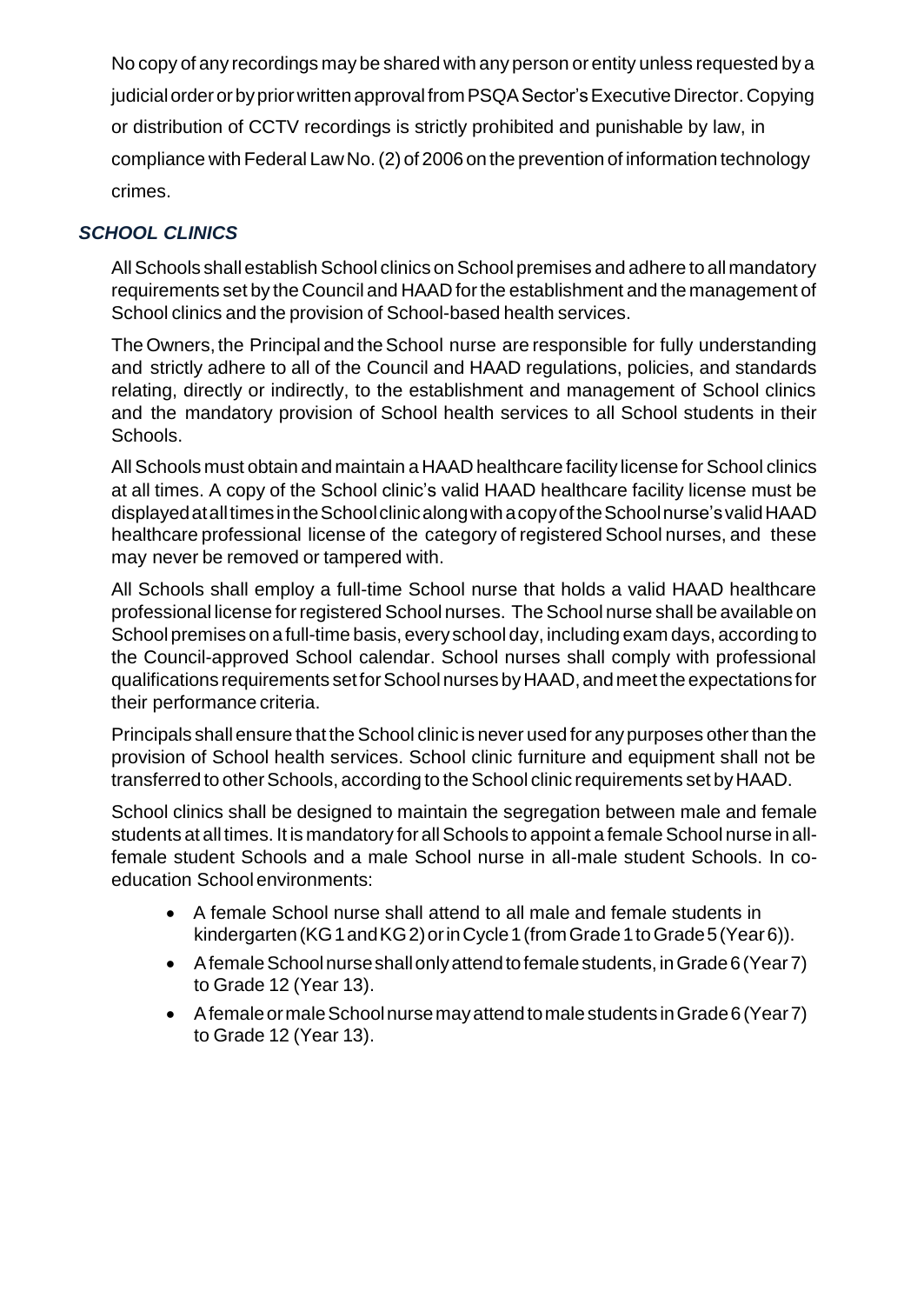## *ADMINISTRATION OF MEDICATION*

School nurses shall ensure that they fully understand and strictly adhere to all HAAD standards that regulate the administration of medications in Schools at all times. Medications shall only be administered by the School nurse as prescribed by a HAADlicensed physician for acute or chronic conditions or as required in an emergency situation.

The School nurse must procure the consent of Parents/Guardians before administering medications (whether prescribed or in emergency situations). Consent must be renewed annually orevery time there is a change in the medication administration requirements.

According to HAAD standards, medications that can be administered by the School nurse in emergency cases are limited to the following:

- Epinephrine for acute allergic reactions.
- Metered-dose Inhalers.
- Paracetamol.
- Antihistamine cream.

All medication administered information and related activities and reactions shall be recorded in the student's medical record. All cases of suspected adverse reactions to medical products and medication errors shall be reported by the School nurse to HAAD, as required by the relevant HAAD policies. For more information, refer to HAAD standards for the administering of medication in Schools.

## *HEALTH SCREENING*

HAAD requires "basic health screening" to be conducted every school year on all students of all grades (Grade 1 to Grade 12). HAAD also recommends "comprehensive health screening" for students in Grades 1, 5 and 9.

It is the responsibility of the School nurse to conduct mandatory health screening on students in accordance with HAAD standards for School health screening. All screening results shall be maintained in the students' health records.

When a case of head lice is detected among students in School and in cases of head lice outbreaks, Principals and School nurses shall adhere to ADEK "Head Lice Detection Flow Chart", for related procedures.

## *SCHOOL-BASED IMMUNISATION PROGRAMS*

The immunization program is mandated by the UAE's Ministry of Health at the national level and is regulated and managed in the Emirate by HAAD.

The School-based Immunization Program is fully funded by HAAD and is free to all eligible students, regardless of their nationality or health insurance coverage.

HAAD appoints health providers to administer vaccinations to all eligible students in Schools.

Schools shall allow access to HAAD-appointed health providers and must facilitate their task of conducting the School-based immunization program to students and their Parents

/ Guardians.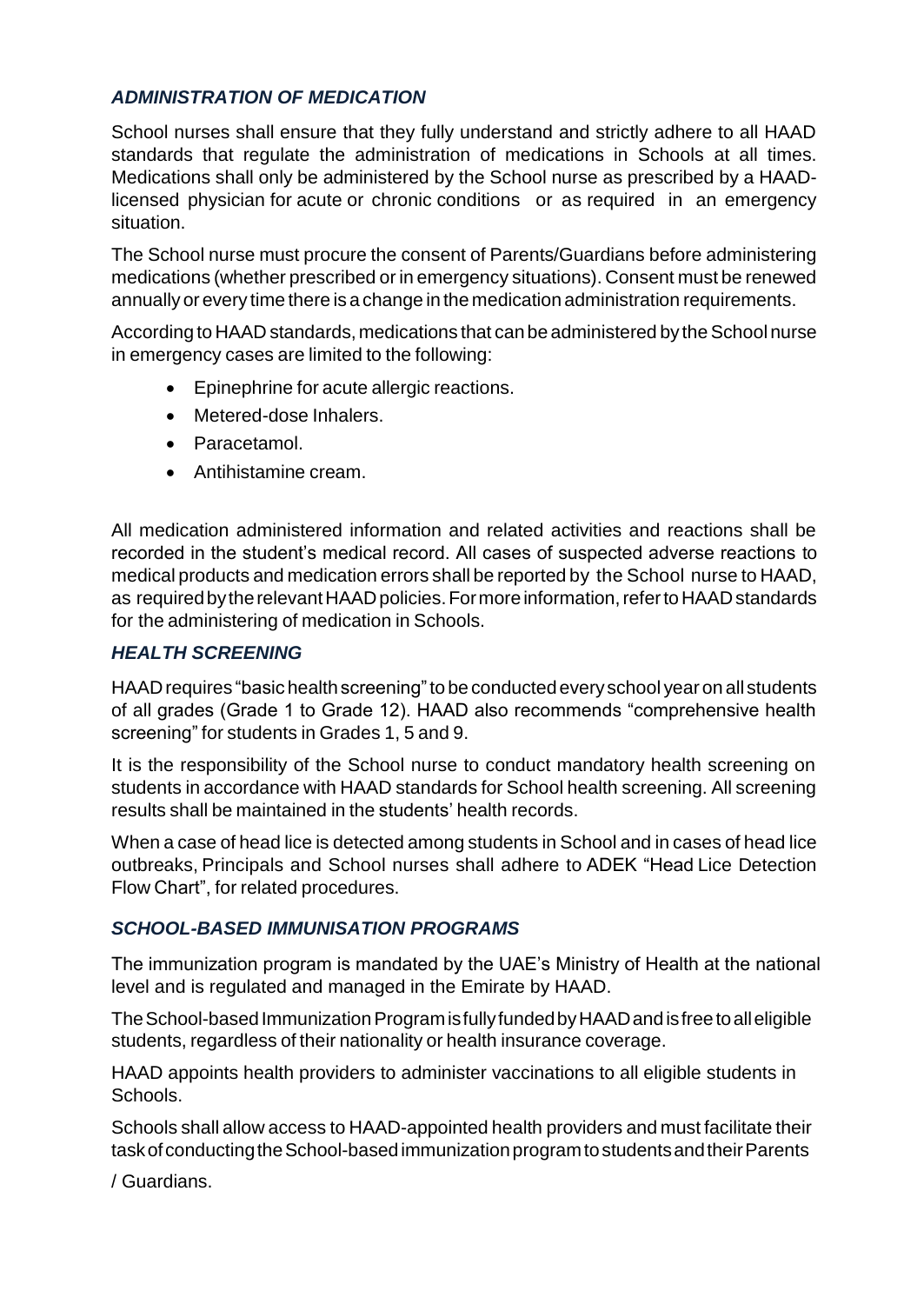Schools shall provide the HAAD-appointed health providers with complete and accurate data of students eligiblefor vaccination as per HAAD's standards, within a deadline set by the health provider, as required. Schools shall ensure that complete vaccination records for all students are kept in the School clinic at all times and are made available to HAADappointed health providers, as required.

All Schools shall distribute the "Vaccination Consent Form" and " Pre- vaccination Checklist" provided to the School by the health provider to all eligible students and ensure that they collect the completed and signed forms from all Parents/Guardians within a deadline set by the health provider, as required. The School nurse is responsible for collecting the consent or non-consent forms and for ensuring that they are completed and signed by Parents/Guardians. All Schools shall regularly follow up on behalf of the HAAD- appointed health providers with students and their Parents/Guardians regarding the submission of required documentation and completed and signed consent forms.

Principals or their representatives shall attend mandatory "School-based immunization program" awareness workshops conducted by ADEK or ADEK-appointed health providers, asrequired.

# *GENERAL SAFETY MEASURES*

Additionally, Schools will ensure that:

- Procedures relating to the secure storage and safe use of potentially dangerous substances and equipment (e.g. laboratory chemicals and equipment, biological materials, cleaning substances, workshop tools and maintenance equipment) are followed scrupulously at all times.
- All equipment used by the School are regularly tested and maintained in safe working condition.
- Relevant staff bear responsibility for all health and safety matters in relation to facilities and have relevant licenses and approvals from relevant entities.
- The School carries out all regular safety assessments (e.g. fire safety) as required by the Council and all other applicable government entities, including emergency evacuation plans.

It is the joint responsibility of the Principal, the Board of Trustees and the Owner to ensure that Schools are equipped with fully functioning and effective fixed and portable protection systems for fire prevention and detection. The School must be fully compliant with the Abu Dhabi Civil Defense General Directorate policies and all other applicable regulations and policies in the Emirate. The School shall obtain appropriate and valid licenses and maintain records for inspections.

## *CLEANING STAFF*

Schools shall ensure that all cleaning staff work on the following schedule:

| <b>School</b> | Gender |
|---------------|--------|
| Stage         |        |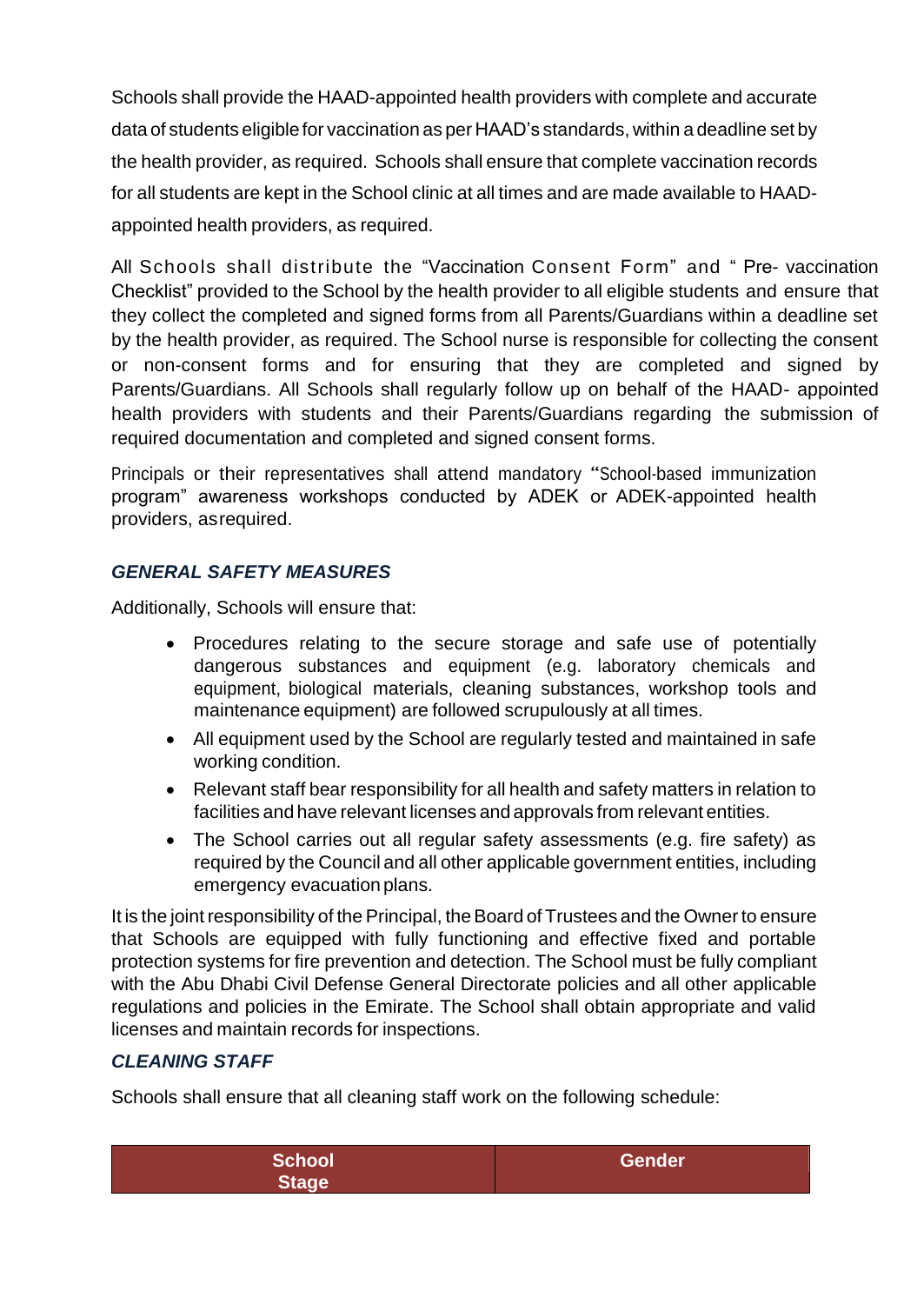| KG & Cycle 1 (Male / Female students) | Female cleaners only during official<br>working hours |  |
|---------------------------------------|-------------------------------------------------------|--|
| Cycles 2 & 3 (Male students)          | Male cleaners only during official<br>working hours   |  |
| Cycles 2 & 3 (Female students)        | Female cleaners only during official<br>working hours |  |

## *EMERGENCY SITUATIONS*

Student safety is the primary concern in any emergency. The Principal has the

responsibility for determining what circumstances amount to emergency situations and

what action the School should take. Some of these actions include cancellation of School,

early dismissal and evacuation of students and staff from the School.

Principals must organize efficient emergency drills at least once a year, as these assist

School leaders to assess the preparedness of their School for crises and address

potential weaknesses or gaps.

## **ROLES AND RESPONSIBILITIES:**

### **The Board of Trustees** will:

- Approve and oversee the implementation of the School's Environment, Health and Safety Policy and ensure that the School's environment, health and safety provisions conform in full to the standards required by the Council and other relevant government entities.

#### **The Principal** will:

- Prepare and implement the School's Environment, Health and Safety Policyand ensure that it conforms in full to the standards required by the Council and other relevant government entities.
- Obtain valid licenses and permits and maintain records of any relevant inspections from relevant government entities.
- Provide medical services to students through a School clinic, staffed with a HAADlicensed nurse, and which is compliant with HAAD requirements.
- Ensure that all School employees are aware of the School's Environment, Health and Safety Policies.
- Meet all other requirements stated in this policy.

#### **School staff** will:

Ensure that correct environment, health and safety procedures are followed at all times, in accordance with the requirements of the School's Environment, Health and Safety Policy and all other applicable regulations and policies in the Emirate.

#### **School nurses** will: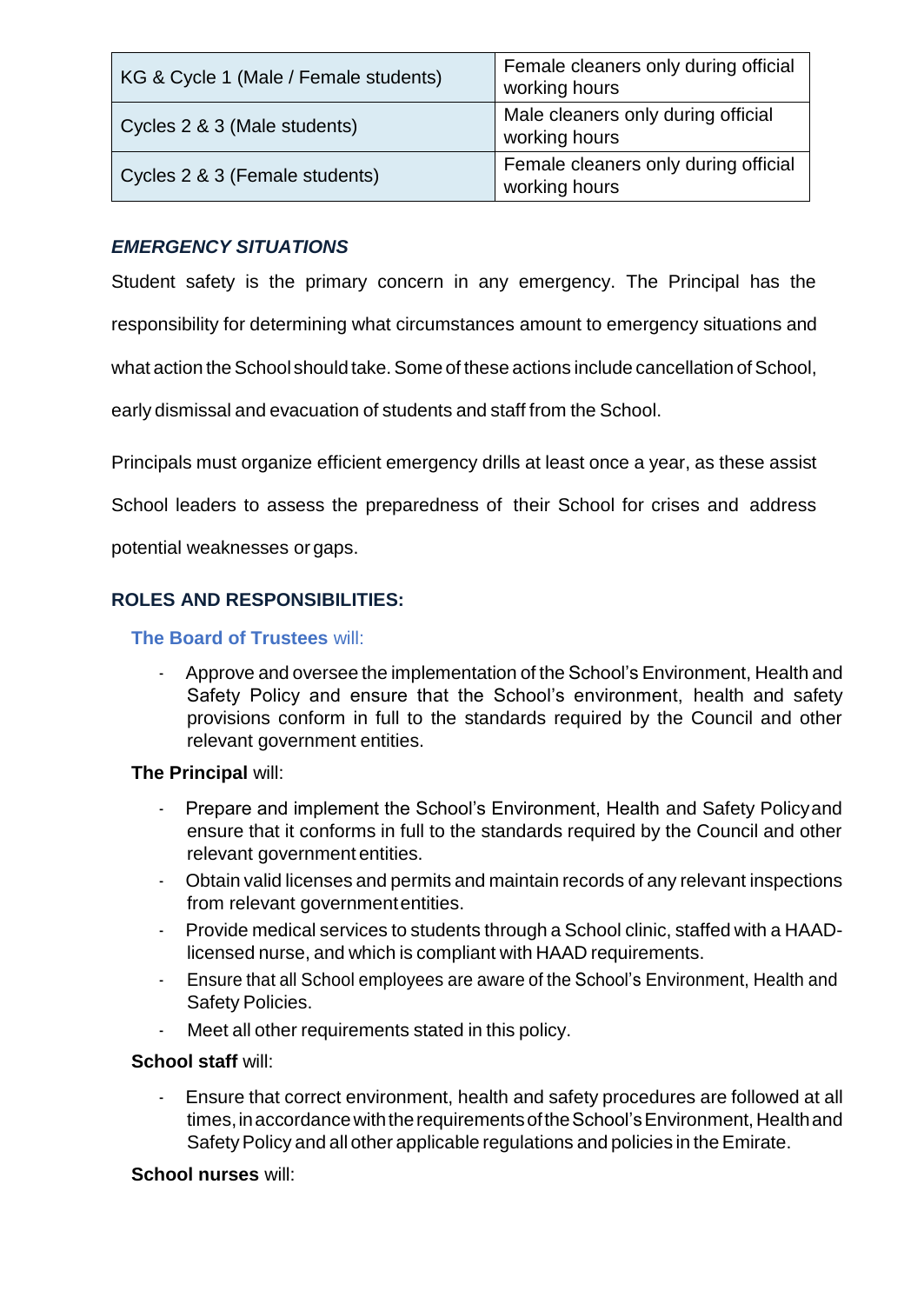- Ensure the School clinic is staffed at all times during official School operating hours, and provides medical services to students as needed.
- Provide health education and awareness to students, School staff and Parents/Guardians.
- Implement the relevant requirements of this policy and other policies in this Manual.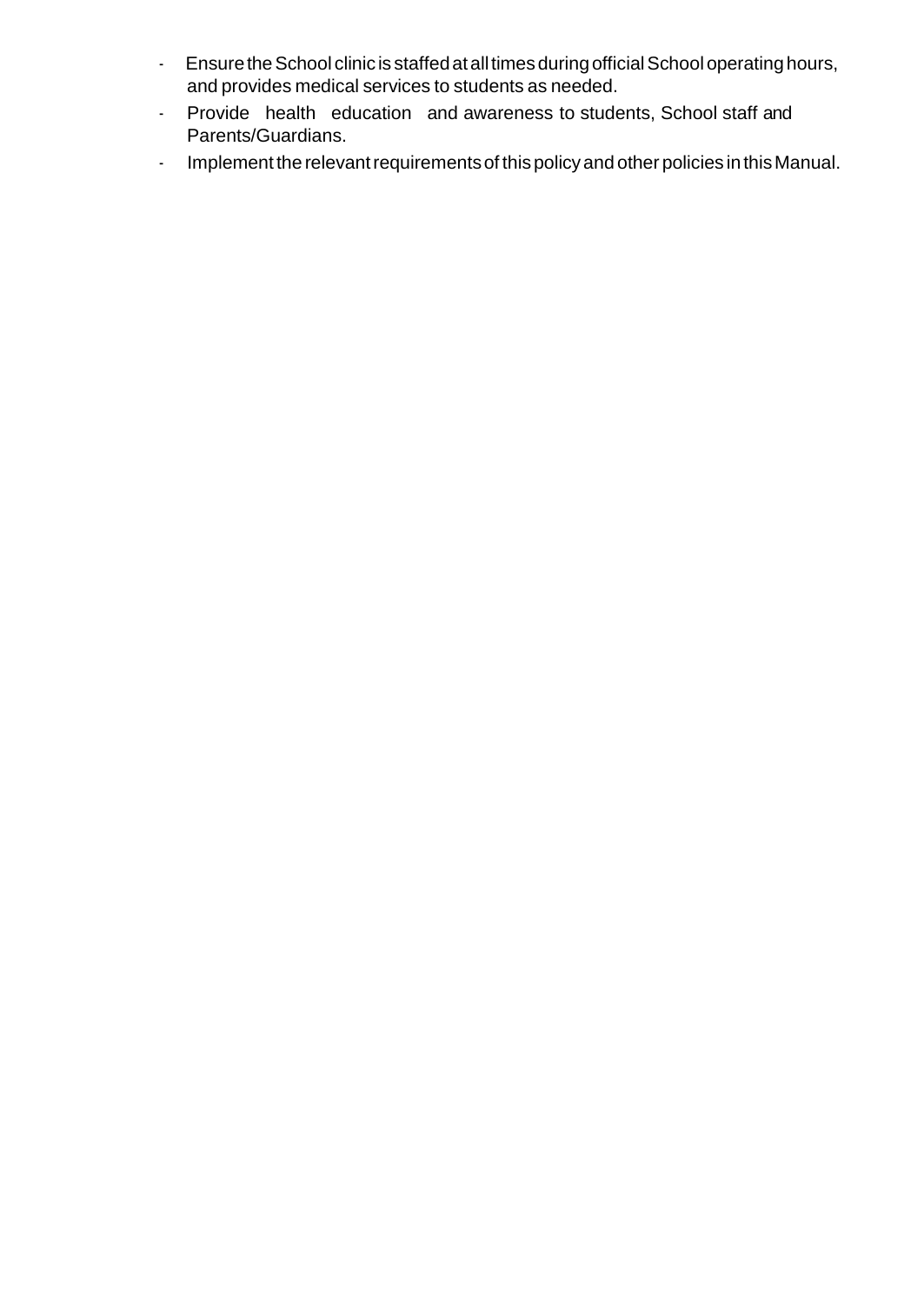## **Policy65: ProtectionfromDangersoftheGlobalInformation Network (the Internet) Corresponding to Article (70) of the Organizing Regulation**

## **DEFINITION(S):**

For the purposes of this policy, **protection from dangers of the global information network** includes the measures taken by Schools to:

- Protect students from exposure to online harmful materials, communications and behaviors, by means that shall include the use of a reliable filtering system that alerts the School's Principal and teachers to inappropriate Internet usage by students and prevents students from gaining access to offensive and other unsuitable websites.
- Prevent unauthorized persons from gaining access to School data.

**Cyber-bullying** is defined as the use of electronic and information devices, such as email, instant messages, text messages, mobile phones and websites to send or post messages or images that may harm an individual or a group.

## **PURPOSE(S):**

- To set out the Council's requirement that students are protected from morally offensive, inappropriate or other undesirable content on the Internet and preventing access to websites that contain such materials.
- To educate students on the proper use of the Internet and sharing of personal information.
- To promote good practices in using secure Internet systems.

## **POLICY:**

The School shall use a filtering system for websites in order to monitor students' usage and to ensure that they are protected from morally and socially inappropriate materials. In this regard, Principals shall prepare, implement and regularly review an Internet SecurityPolicy which includes, for example, the following points:

- Installing an Internet filtering and security system in order to monitor students' Internet use and to ensure their protection from online materials that are not consistent with morality, decency or public order.
- Prohibiting the viewing or downloading of any inappropriate material (offensive or immoral remarks, jokes or any other comments that may offend someone basedon their physical or mental disability, age, religion, social status, political affiliations, and ethnicity).
- Monitoring Internet usage by the School's IT department.